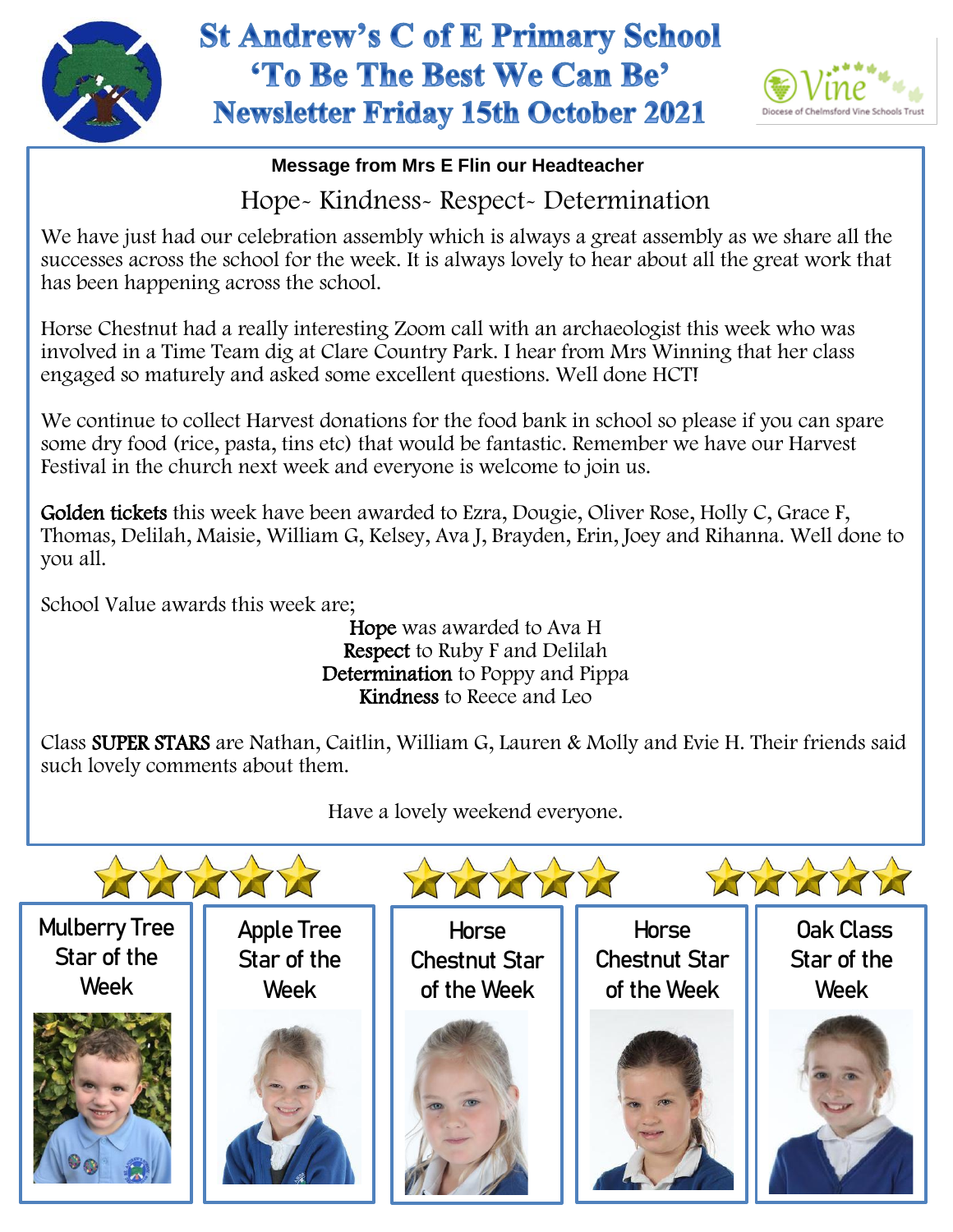

Carrying on from their Workshop from last week Cherry Class have been making Ancient Egyptian Cartouches in art and writing their name in hieroglyphics on them.





Horse Chestnut Class are weaving on cardboard looms in readiness for their Anglo-Saxon Workshop next Thursday





Monday's Forest Schools will be **Apple** Class – please make sure your child has a waterproof coat & trouser, wellie, and to bring their PE Kit in a carrier bag to change into.